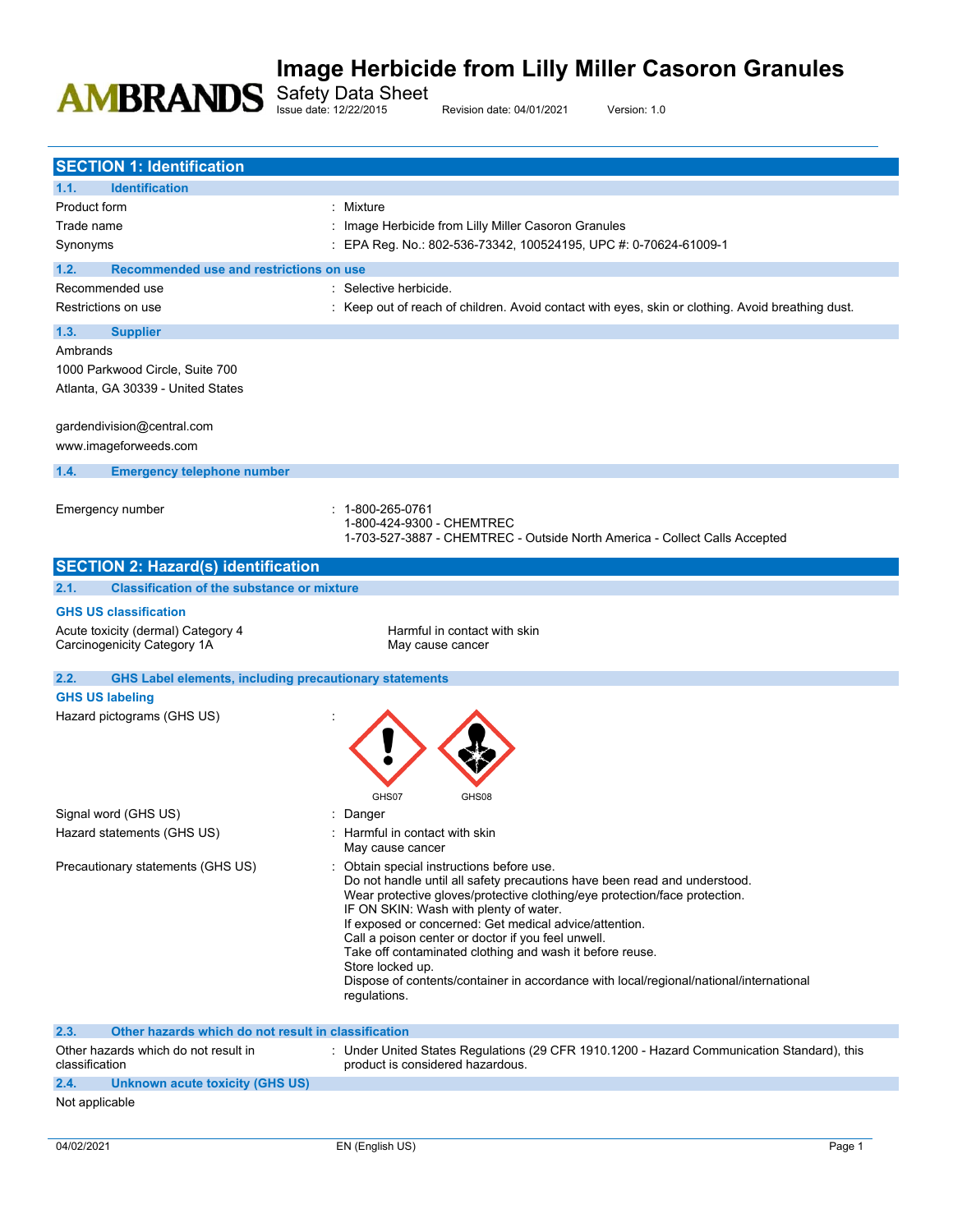**SECTION 3: Composition/Information on ingredients**

Safety Data Sheet

| 3.1.<br>Substances                                                      |                                                                                                                                                                                                                             |                           |                |
|-------------------------------------------------------------------------|-----------------------------------------------------------------------------------------------------------------------------------------------------------------------------------------------------------------------------|---------------------------|----------------|
| Not applicable                                                          |                                                                                                                                                                                                                             |                           |                |
| 3.2.<br><b>Mixtures</b>                                                 |                                                                                                                                                                                                                             |                           |                |
| <b>Name</b>                                                             |                                                                                                                                                                                                                             | <b>Product identifier</b> | %              |
| 2,6-Dichlorobenzonitrile                                                |                                                                                                                                                                                                                             | (CAS-No.) 1194-65-6       | 2              |
| Silica, crystalline - quartz                                            |                                                                                                                                                                                                                             | (CAS-No.) 14808-60-7      | $\geq 0.1$     |
| Non-hazardous and/or does not meet criteria for classification          |                                                                                                                                                                                                                             | (CAS-No.) N/A             | <b>Balance</b> |
|                                                                         |                                                                                                                                                                                                                             |                           |                |
| <b>SECTION 4: First-aid measures</b>                                    |                                                                                                                                                                                                                             |                           |                |
| 4.1.<br><b>Description of first aid measures</b>                        |                                                                                                                                                                                                                             |                           |                |
| First-aid measures after inhalation                                     | : IF INHALED: Remove person to fresh air and keep comfortable for breathing. Call a POISON<br>CENTER or doctor/physician if you feel unwell.                                                                                |                           |                |
| First-aid measures after skin contact                                   | : IF ON SKIN: Wash with plenty of soap and water. Wash skin with plenty of water. Take off<br>contaminated clothing. If skin irritation or rash occurs: Get medical advice/attention.                                       |                           |                |
| First-aid measures after eye contact                                    | : IF IN EYES: Rinse cautiously with water for several minutes. Remove contact lenses, if present<br>and easy to do. Continue rinsing. If eye irritation persists: Get medical advice and attention.                         |                           |                |
| First-aid measures after ingestion                                      | : IF SWALLOWED: Call a POISON CENTER or doctor/physician if you feel unwell. Rinse mouth.<br>Do NOT induce vomiting unless directed to do so by medical personnel.                                                          |                           |                |
| 4.2.<br>Most important symptoms and effects (acute and delayed)         |                                                                                                                                                                                                                             |                           |                |
| Symptoms/effects after skin contact                                     | : Harmful in contact with skin.                                                                                                                                                                                             |                           |                |
| Chronic symptoms                                                        | May cause cancer.                                                                                                                                                                                                           |                           |                |
| 4.3.<br>Immediate medical attention and special treatment, if necessary |                                                                                                                                                                                                                             |                           |                |
| Treat symptomatically.                                                  |                                                                                                                                                                                                                             |                           |                |
| <b>SECTION 5: Fire-fighting measures</b>                                |                                                                                                                                                                                                                             |                           |                |
| 5.1.<br>Suitable (and unsuitable) extinguishing media                   |                                                                                                                                                                                                                             |                           |                |
| Suitable extinguishing media                                            | : Use extinguishing agent suitable for surrounding fire.                                                                                                                                                                    |                           |                |
| Unsuitable extinguishing media                                          | : Avoid heavy hose streams.                                                                                                                                                                                                 |                           |                |
| 5.2.<br>Specific hazards arising from the chemical                      |                                                                                                                                                                                                                             |                           |                |
| Reactivity                                                              | : The product is non-reactive under normal conditions of use, storage and transport.                                                                                                                                        |                           |                |
| 5.3.<br>Special protective equipment and precautions for fire-fighters  |                                                                                                                                                                                                                             |                           |                |
| Firefighting instructions                                               | : Do not allow fire fighting water to escape into waterways or sewers. Keep unauthorized                                                                                                                                    |                           |                |
|                                                                         | personnel away.                                                                                                                                                                                                             |                           |                |
| Protection during firefighting                                          | : Do not attempt to take action without suitable protective equipment. Self-contained breathing<br>apparatus. Complete protective clothing.                                                                                 |                           |                |
| <b>SECTION 6: Accidental release measures</b>                           |                                                                                                                                                                                                                             |                           |                |
| 6.1.                                                                    | Personal precautions, protective equipment and emergency procedures                                                                                                                                                         |                           |                |
| 6.1.1.<br>For non-emergency personnel                                   |                                                                                                                                                                                                                             |                           |                |
| <b>Emergency procedures</b>                                             | : Wear appropriate personal protective equipment, avoid direct contact.                                                                                                                                                     |                           |                |
|                                                                         |                                                                                                                                                                                                                             |                           |                |
| 6.1.2.<br>For emergency responders                                      |                                                                                                                                                                                                                             |                           |                |
| Protective equipment                                                    | Do not attempt to take action without suitable protective equipment. Positive pressure self-<br>contained breathing apparatus (SCBA). For further information refer to section 8: Exposure<br>controls/personal protection. |                           |                |
| Emergency procedures                                                    | Do NOT wash away into sewer. Avoid release to the environment. Evacuate unnecessary<br>personnel. Stay upwind. Stop release. Ventilate area. Wear appropriate personal protective<br>equipment, avoid direct contact.       |                           |                |
| 6.2.<br><b>Environmental precautions</b>                                |                                                                                                                                                                                                                             |                           |                |
|                                                                         |                                                                                                                                                                                                                             |                           |                |
| Avoid release to the environment.                                       |                                                                                                                                                                                                                             |                           |                |
| 6.3.<br>Methods and material for containment and cleaning up            |                                                                                                                                                                                                                             |                           |                |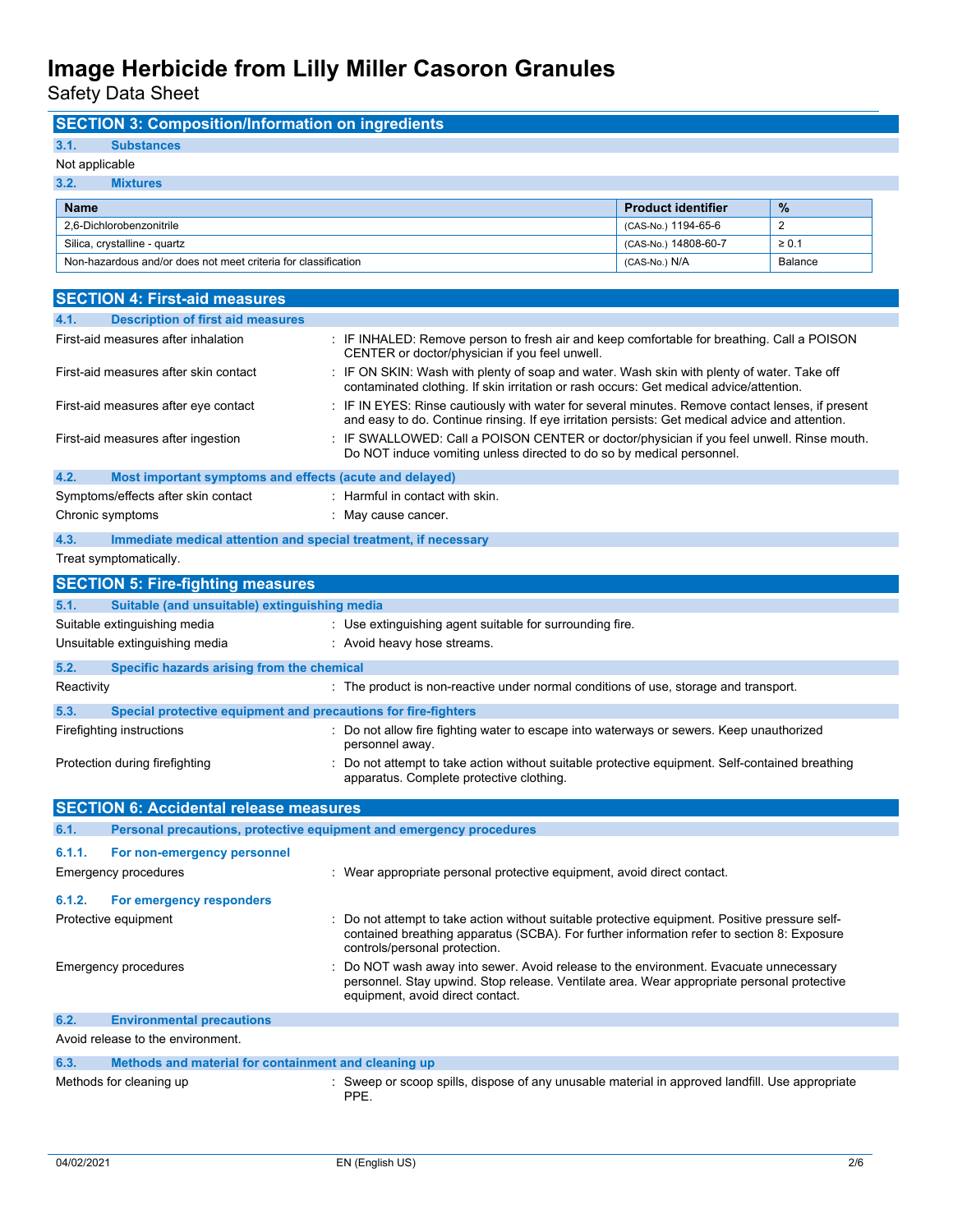Safety Data Sheet

| <b>SECTION 7: Handling and storage</b>                               |                                                                                                                                                                                                                                                                                                                                                                                          |
|----------------------------------------------------------------------|------------------------------------------------------------------------------------------------------------------------------------------------------------------------------------------------------------------------------------------------------------------------------------------------------------------------------------------------------------------------------------------|
| <b>Precautions for safe handling</b><br>7.1.                         |                                                                                                                                                                                                                                                                                                                                                                                          |
| Precautions for safe handling                                        | : Ensure good ventilation of the work station. Do not handle until all safety precautions have<br>been read and understood. Take all necessary technical measures to avoid or minimize the<br>release of the product on the workplace. Provide local exhaust or general room ventilation.<br>Wear personal protective equipment. Avoid contact with skin and eyes. Avoid dust formation. |
| Hygiene measures                                                     | : Contaminated work clothing should not be allowed out of the workplace. Wash contaminated<br>clothing before reuse. Do not eat, drink or smoke when using this product. Always wash hands<br>after handling the product.                                                                                                                                                                |
| 7.2.<br>Conditions for safe storage, including any incompatibilities |                                                                                                                                                                                                                                                                                                                                                                                          |
| Storage conditions                                                   | : Store locked up. Store in a well-ventilated place. Keep cool. Store in a dry place. Keep<br>container tightly closed. Keep only in original container.                                                                                                                                                                                                                                 |

## **SECTION 8: Exposure controls/personal protection**

## **8.1. Control parameters**

| Silica, crystalline - quartz (14808-60-7) |                  |                                                           |
|-------------------------------------------|------------------|-----------------------------------------------------------|
| <b>ACGIH</b>                              | ACGIH OEL TWA    | $0.025$ mg/m <sup>3</sup> (respirable particulate matter) |
| <b>OSHA</b>                               | OSHA PEL TWA [1] | 50 $\mu$ g/m <sup>3</sup>                                 |
| IDLH                                      | IDLH             | 50 mg/m <sup>3</sup> (respirable dust)                    |
| <b>NIOSH</b>                              | NIOSH REL TWA    | $0.05$ mg/m <sup>3</sup> (respirable dust)                |

#### **8.2. Appropriate engineering controls**

Appropriate engineering controls : Adequate ventilation systems as needed to control concentrations of airborne contaminants below applicable threshold limit values.

Environmental exposure controls : Avoid release to the environment.

### **8.3. Individual protection measures/Personal protective equipment**

#### **Hand protection:**

Protective gloves

#### **Eye protection:**

Safety glasses

### **Skin and body protection:**

If prolonged exposure is anticipated, it is recommended for handlers to wear appropriate clothing to prevent skin contact.

#### **Respiratory protection:**

In case of insufficient ventilation, use NIOSH approved respiratory protection.



| <b>SECTION 9: Physical and chemical properties</b> |                                                       |     |
|----------------------------------------------------|-------------------------------------------------------|-----|
| 9.1.                                               | Information on basic physical and chemical properties |     |
| Physical state                                     | : Solid                                               |     |
| Appearance                                         | : White or brown solid granules                       |     |
| Color                                              | : White or brown                                      |     |
| Odor                                               | : No data available                                   |     |
| Odor threshold                                     | : No data available                                   |     |
| pH                                                 | : Not applicable                                      |     |
| Melting point                                      | : No data available                                   |     |
| Freezing point                                     | : No data available                                   |     |
| 04/02/2021                                         | EN (English US)                                       | 3/6 |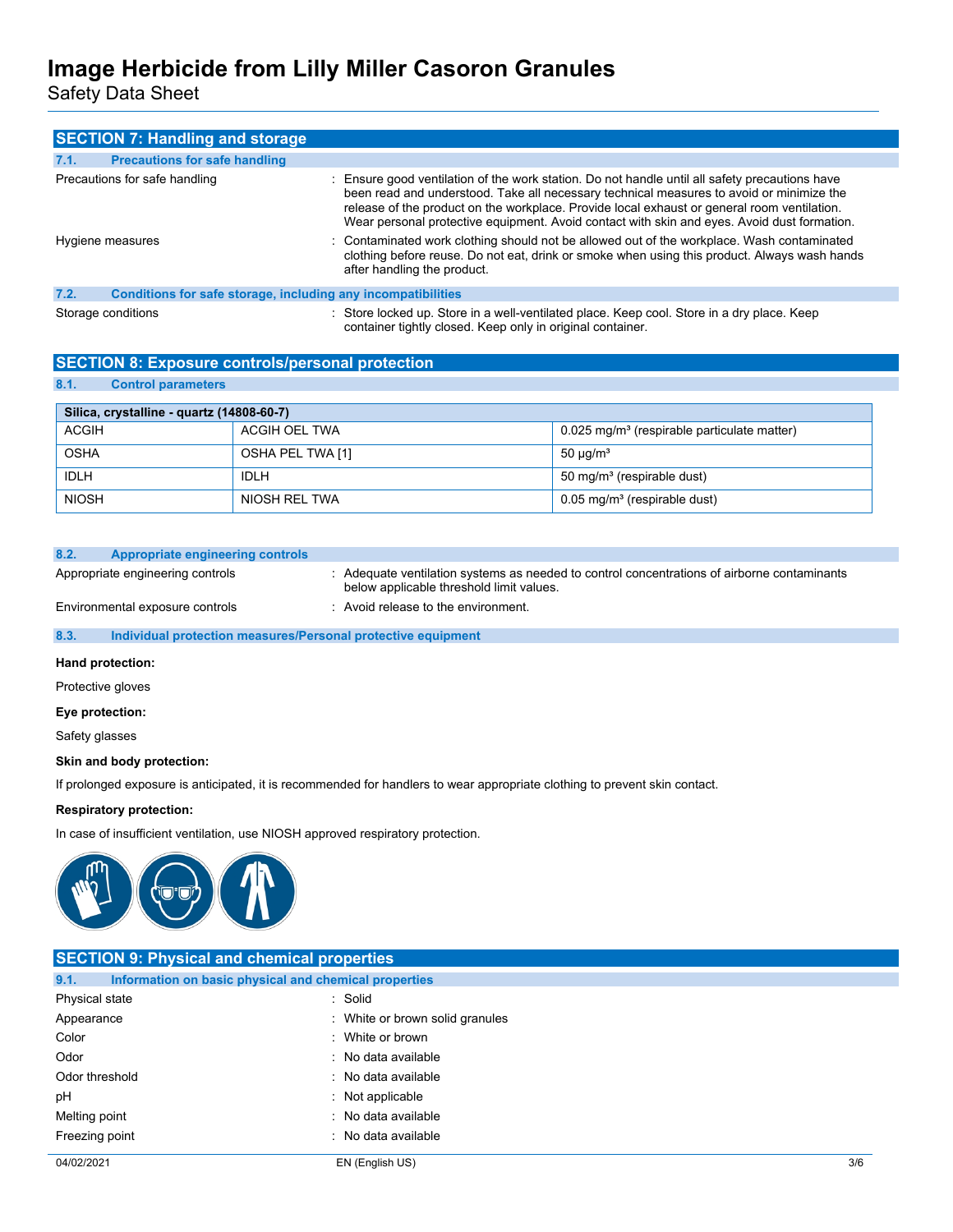Safety Data Sheet

| Boiling point                                   | No data available |
|-------------------------------------------------|-------------------|
| Flash point                                     | Not applicable    |
| Relative evaporation rate (butyl acetate=1)     | No data available |
| Flammability (solid, gas)                       | Non-flammable     |
| Vapor pressure                                  | No data available |
| Relative vapor density at 20 °C                 | No data available |
| Relative density                                | No data available |
| Solubility                                      | Soluble           |
| Partition coefficient n-octanol/water (Log Pow) | No data available |
| Auto-ignition temperature                       | Not applicable    |
| Decomposition temperature                       | No data available |
| Viscosity, kinematic                            | Not applicable    |
| Viscosity, dynamic                              | Not applicable    |
| <b>Explosion limits</b>                         | Not applicable    |
| <b>Explosive properties</b>                     | Not explosive     |
| Oxidizing properties                            | Not applicable    |
|                                                 |                   |

### **9.2. Other information**

No additional information available

## **SECTION 10: Stability and reactivity**

# **10.1. Reactivity**

The product is non-reactive under normal conditions of use, storage and transport.

#### **10.2. Chemical stability**

Stable under normal conditions.

#### **10.3. Possibility of hazardous reactions**

No dangerous reactions known under normal conditions of use. Hazardous polymerization will not occur.

#### **10.4. Conditions to avoid**

Avoid extreme temperatures. Avoid direct sunlight.

#### **10.5. Incompatible materials**

Strong acids. Strong oxidizing agents.

### **10.6. Hazardous decomposition products**

Under normal conditions of storage and use, hazardous decomposition products should not be produced.

## **SECTION 11: Toxicological information**

**11.1. Information on toxicological effects**

| Image Herbicide from Lilly Miller Casoron Granules |              |
|----------------------------------------------------|--------------|
| LD50 oral                                          | > 3160 mg/kg |
| LD50 dermal                                        | > 1350 mg/kg |
|                                                    |              |

| Silica, crystalline - quartz (14808-60-7)                                                                               |                            |
|-------------------------------------------------------------------------------------------------------------------------|----------------------------|
| Listed on IARC (International Agency for Research on Cancer), Listed as carcinogen on NTP (National Toxicology Program) |                            |
| IARC group                                                                                                              | 1 - Carcinogenic to humans |
| National Toxicity Program (NTP) Status                                                                                  | Known Human Carcinogens    |
| In OSHA Hazard Communication Carcinogen list?                                                                           | Yes                        |

| <b>GHS-US Properties</b>          | <b>Classification</b>         |
|-----------------------------------|-------------------------------|
| Acute toxicity (oral)             | Not classified                |
| Acute toxicity (dermal)           | Harmful in contact with skin. |
| Acute toxicity (inhalation)       | Not classified                |
| Skin corrosion/irritation         | Not classified                |
| Serious eye damage/irritation     | Not classified                |
| Respiratory or skin sensitization | Not classified                |
| Germ cell mutagenicity            | Not classified                |
| Carcinogenicity                   | May cause cancer.             |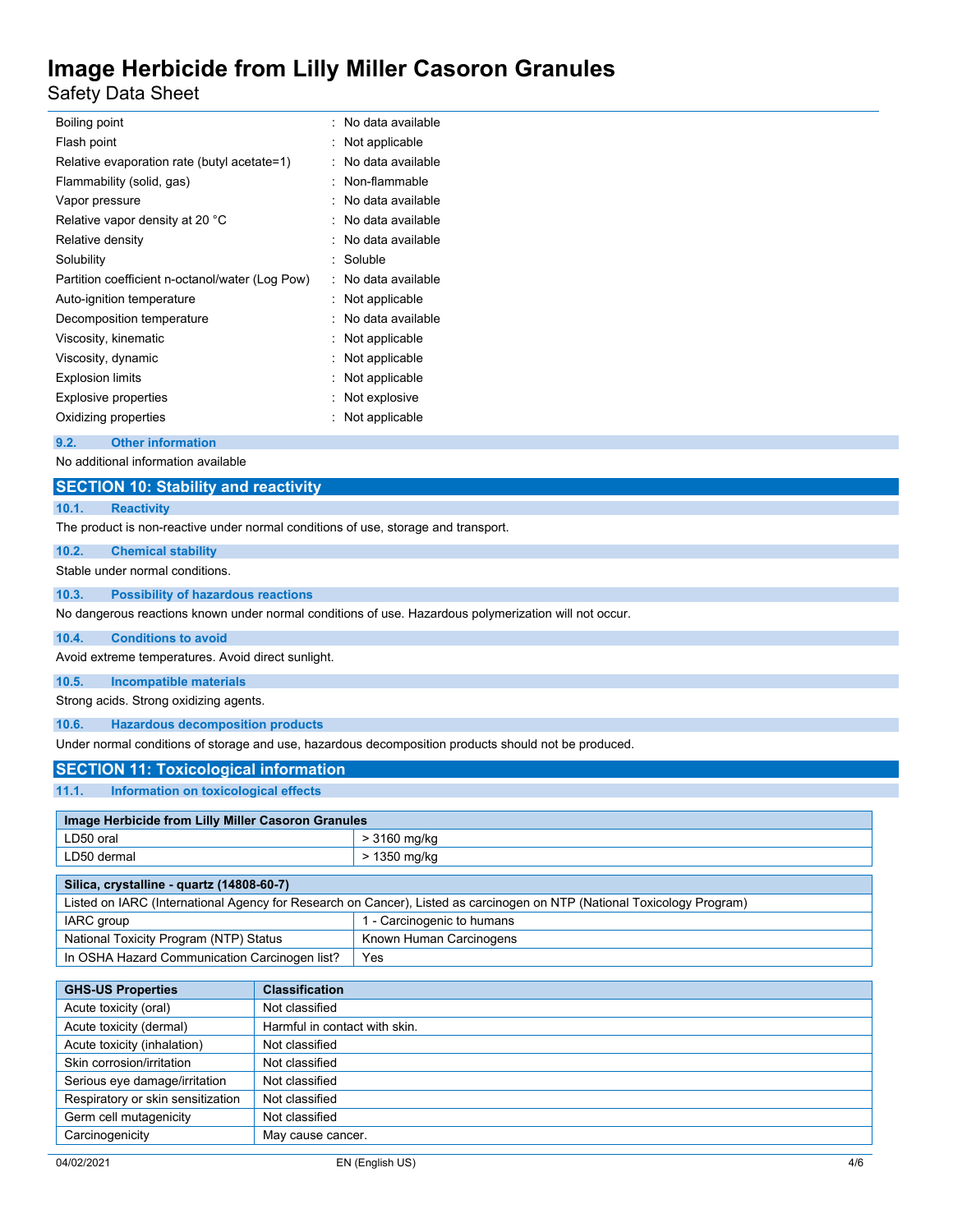Safety Data Sheet

| Reproductive toxicity                                 | Not classified |
|-------------------------------------------------------|----------------|
| Specific target organ toxicity<br>(single exposure)   | Not classified |
| Specific target organ toxicity<br>(repeated exposure) | Not classified |
| Aspiration hazard                                     | Not classified |

### **Potential health effects**

| <b>Inhalation</b>           |                                                                                                                                                                                                                                                                                                                                            |
|-----------------------------|--------------------------------------------------------------------------------------------------------------------------------------------------------------------------------------------------------------------------------------------------------------------------------------------------------------------------------------------|
| Acute                       | : Acute Silicosis can occur with exposures to very high concentrations of respirable crystalline silica over a very short<br>time period, sometimes as short as a few months. The symptoms of acute silicosis include progressive shortness of<br>breath, fever, cough and weight loss. Exposure to dust may cause respiratory irritation. |
| Chronic                     | : Repeated and prolonged exposure to crystalline silica containing materials may cause irritation and/or lung damage<br>silicosis, fibrosis, inflammation, cancer.                                                                                                                                                                         |
| <b>Skin</b>                 |                                                                                                                                                                                                                                                                                                                                            |
| Acute                       | : Harmful if absorbed through skin. May cause skin irritation.                                                                                                                                                                                                                                                                             |
| Eye                         |                                                                                                                                                                                                                                                                                                                                            |
| Acute                       | : Exposure to dust may cause mechanical irritation.                                                                                                                                                                                                                                                                                        |
| Ingestion                   |                                                                                                                                                                                                                                                                                                                                            |
| Acute                       | : Under normal conditions of use, no health effects are expected.                                                                                                                                                                                                                                                                          |
| <b>Mutagenicity</b>         | Not classified.                                                                                                                                                                                                                                                                                                                            |
| Carcinogenicity             | : Crystalline silica (quartz) inhaled from occupational sources is classified as carcinogenic to humans.                                                                                                                                                                                                                                   |
| <b>Reproductive Effects</b> | : Not classified.                                                                                                                                                                                                                                                                                                                          |

## **SECTION 12: Ecological information**

### **12.1. Toxicity**

| 2,6-Dichlorobenzonitrile (1194-65-6)          |                                                                                |
|-----------------------------------------------|--------------------------------------------------------------------------------|
| LC50 Acute fish 1                             | 3.98 – 9.07 mg/l (Exposure time: 96 h - Species: Pimephales promelas [static]) |
| LC50 Acute fish 2                             | 3.83 – 6.34 mg/l (Exposure time: 96 h - Species: Oncorhynchus mykiss [static]) |
| LC50 Acute fish 3                             | 18 mg/l (Exposure time: 96 h - Species: Oncorhynchus mykiss)                   |
| EC50 - Crustacea [1]                          | 6.2 mg/l (Exposure time: 48 h - Species: Daphnia magna)                        |
|                                               |                                                                                |
| 12.2.<br><b>Persistence and degradability</b> |                                                                                |

| 2.6-Dichlorobenzonitrile (1194-65-6)      |                                                                                  |  |  |  |
|-------------------------------------------|----------------------------------------------------------------------------------|--|--|--|
| Persistence and degradability             | Not readily biodegradable in the soil. Not readily biodegradable in water.       |  |  |  |
| 12.3.<br><b>Bioaccumulative potential</b> |                                                                                  |  |  |  |
| 2.6-Dichlorobenzonitrile (1194-65-6)      |                                                                                  |  |  |  |
| Bioaccumulative potential                 | Low potential for bioaccumulation (BCF $\leq$ 500).                              |  |  |  |
| 12.4.<br><b>Mobility in soil</b>          |                                                                                  |  |  |  |
| 2,6-Dichlorobenzonitrile (1194-65-6)      |                                                                                  |  |  |  |
| Ecology - soil                            | Not toxic to bees. May be harmful to plant growth, blooming and fruit formation. |  |  |  |
| 12.5.<br><b>Other adverse effects</b>     |                                                                                  |  |  |  |

No data available

# **SECTION 13: Disposal considerations**

## **13.1. Disposal methods**

Product/Packaging disposal recommendations : Dispose of content and/or container in accordance with local, regional, national, and/or international regulations.

## **SECTION 14: Transport information**

|            | <b>UN number</b> | <b>Proper Shipping Name</b> | <b>Transport hazard</b><br>class(es) | Packing group | <b>Environmental hazards</b>                  |  |
|------------|------------------|-----------------------------|--------------------------------------|---------------|-----------------------------------------------|--|
| <b>DOT</b> | Not regulated    | Not regulated               | Not regulated                        | Not regulated | $RQ: 2.6$ -Dichlorobenzonitrile =<br>100 lbs. |  |